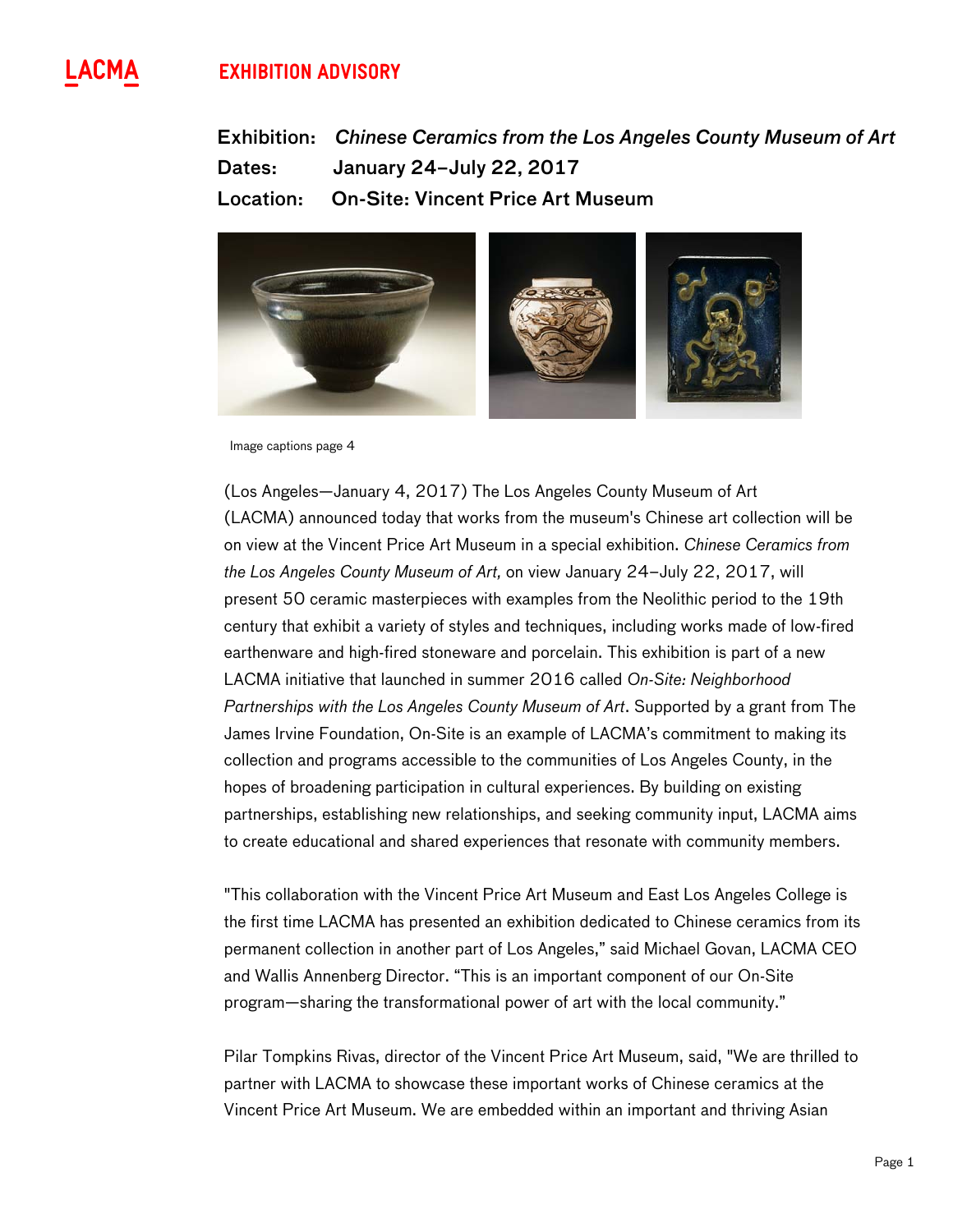American cultural center in Los Angeles County, and we believe this exhibition will have deep resonance for our local community and for the diverse student populations that we serve at East Los Angeles College. This is an exciting opportunity to share these masterworks through the exhibition and its related educational programs."

"This is the first opportunity in over a decade to view a superb selection of LACMA's Chinese ceramics ranging in date from the Neolithic period (c. 2500 BC) to the late Qing dynasty (1644–1911)," said exhibition curator Stephen Little, Florence and Harry Sloan Curator of Chinese Art and Department Head, Chinese & Korean Art at LACMA. "The ceramics on show include some of the first examples of Chinese art to enter LACMA's collection in the 1920s and '30s, presenting a chance to view some of the most important styles and techniques in Chinese ceramic history, a wide range of symbols commonly found in Chinese art, and a fine selection of ceramics designed to be exported to countries outside of China."

*On-Site: Neighborhood Partnerships with the Los Angeles County Museum of Art* quietly launched in summer 2016 with a series of programs in the North Hollywood neighborhood. On-Site: North Hollywood is an ongoing partnership with that community, offering free programming designed to engage the neighborhood's multicultural audiences. Examples include artist-led workshops at the city's local libraries, activations in the community's public spaces, as well as hands-on programs at cultural and religious centers. LACMA will partner with the city of Compton in fall 2017 for the next iteration of this initiative. For more information about upcoming programs and activations in each community, visit: http://www.lacma.org/on-site-with-lacma.

### About the Exhibition

This exhibition, comprising works from LACMA's permanent collection, presents an introduction to Chinese ceramics, with examples from c. 2500 BC (Neolithic period) to the 19th century, and is curated by Stephen Little, Florence and Harry Sloan Curator of Chinese Art and Department Head, Chinese & Korean Art.

*Chinese Ceramics from the Los Angeles County Museum of Art* is divided into three sections: The first provides a survey of the technical development of Chinese ceramics, including the three basic types of clay—earthenware, stoneware, and porcelain—and decorative techniques, such as glazing. The second section focuses on some of the symbols and narratives embedded in the decoration of Chinese ceramics, including designs key to understanding Chinese cosmology, religion, history, and society. The exportation of Chinese ceramics to other parts of Asia began as early as the seventh and eighth centuries, and to Europe in the 16th century. The third section presents ceramics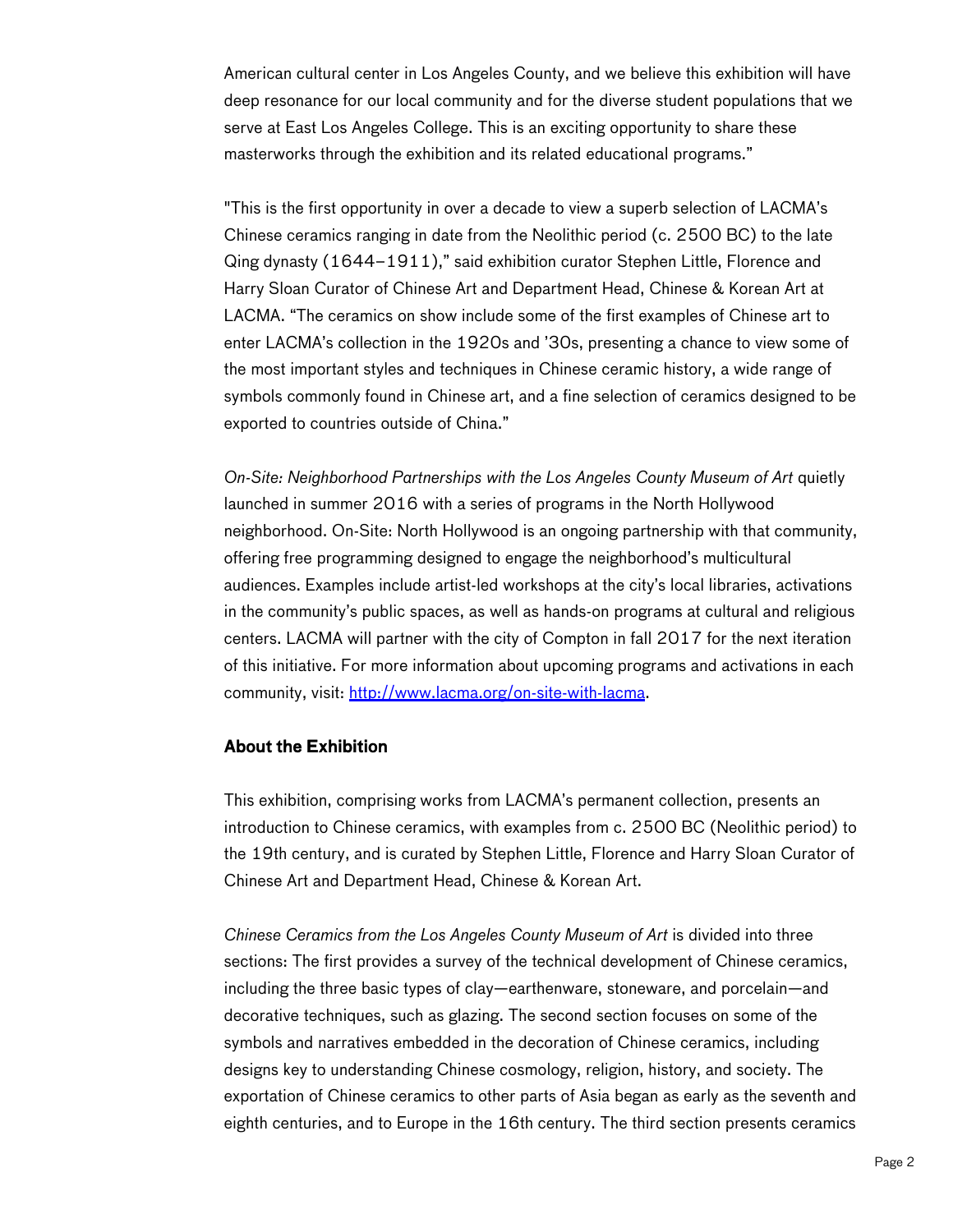exported to Japan, Southeast Asia, the Near East, Europe, and the Americas between the 14th and 19th centuries.

### Vincent Price Art Museum Location

1301 Avenida Cesar Chavez, Monterey Park, CA 91754

## Vincent Price Art Museum Hours

Sunday and Monday: Closed Tuesday, Wednesday, Friday, and Saturday: 12–4 pm Thursday: 12–7 pm For more information about Vincent Price Art Museum hours, visit: http://vincentpriceartmuseum.org/

Admission to the Vincent Price Art Museum is free.

### Opening Reception: Saturday, January 28, 2017 | 5–7 pm

Cash bar Parking available at Collegian Ave. and Floral Blvd.

# About the Vincent Price Art Museum

The mission of the Vincent Price Art Museum at East Los Angeles College is to serve as a unique educational resource for the diverse audiences of the college and the community through the exhibition, interpretation, collection, and preservation of works in all media of the visual arts. VPAM provides an environment to encounter a range of aesthetic expressions that illuminate the depth and diversity of artwork produced by people of the world, both contemporary and past. By presenting thoughtful, innovative and culturally diverse exhibitions and by organizing cross-disciplinary programs on issues of historical, social, and cultural relevance, VPAM seeks to promote knowledge, inspire creative thinking, and deepen an understanding of and appreciation for the visual arts.

#### **Credit**

*On-Site: Neighborhood Partnerships with the Los Angeles County Museum of Art* is supported by a grant from The James Irvine Foundation.

This exhibition was organized by the Los Angeles County Museum of Art.